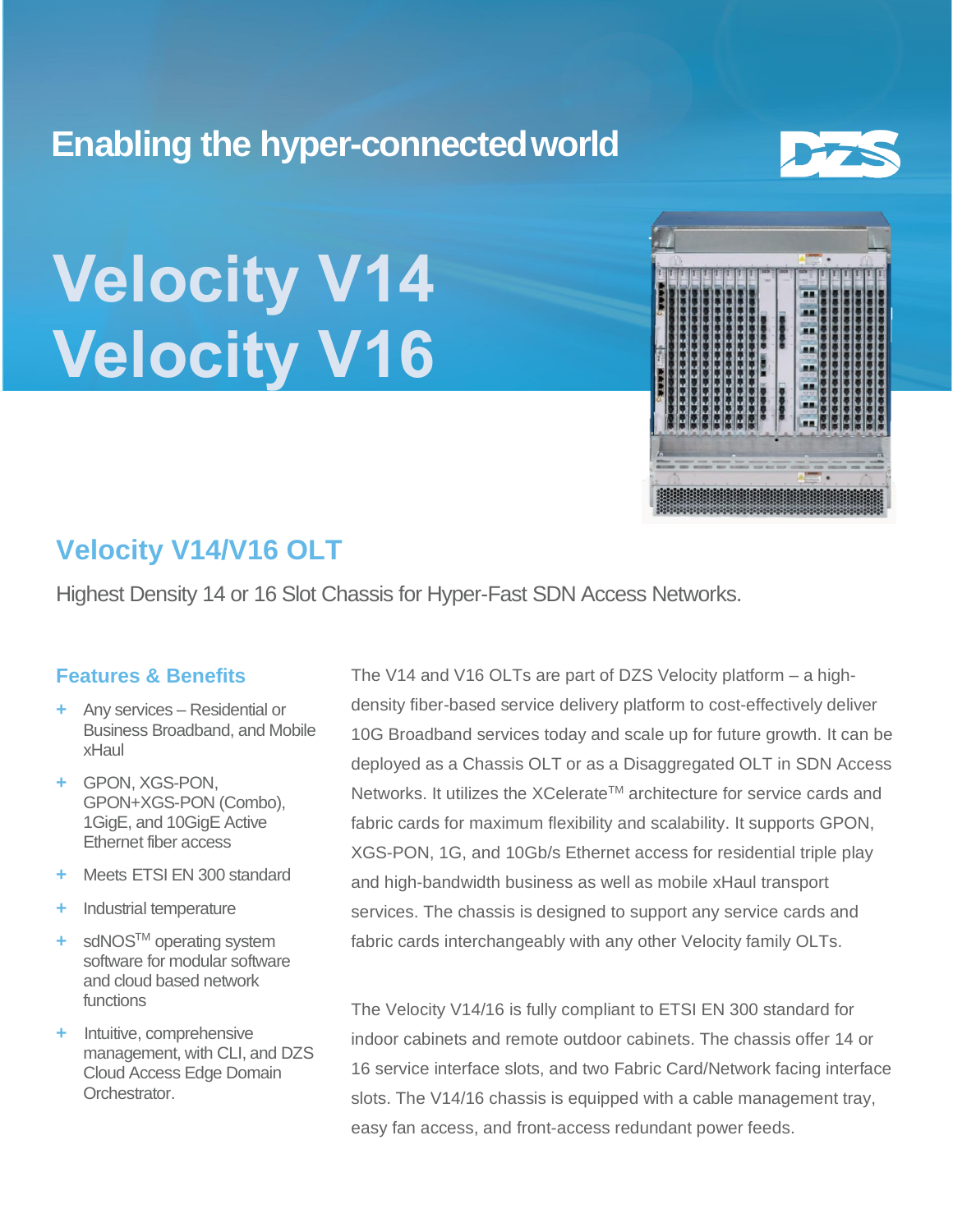# **V14/16 Chassis**



## **Distributed Switching Architecture for Maximum Scalability**

Demands on access networks continue to accelerate, and technologies change and evolve at light speed to cope with this growth. DZS Distributed Switching Architecture is ideal for a broadband service delivery platform that can scale up over longer time horizons demanded by fiber network operators around the world. In the DZS Velocity platform switching and aggregation function is distributed in both the service cards and the uplink or network facing cards. Each service card comes with a high capacity local switching function in addition to the Fabric Cards where traffic can be further aggregated and switched. The platform also provides the option of using the uplink interfaces in the XCelerate™ service cards for maximum flexibility, scalability, and non-blocking aggregation. The high capacity Fabric Cards provide centralized traffic aggregation and come with 10G, 40G, and 100G uplink interfaces.

### **Disaggregation and SDN Support**

The XCelerate™ service cards allow any Velocity OLT to be deployed as a traditional chassis OLT or as Disaggregated OLTs. The unique XCelerateTM architecture allows the service cards and fabric cards to operate as a "System-on-a-Card" for disaggregation and SDN Control. On-board switches in XCelerate™ service cards provide traffic aggregation, QoS, and uplink interfaces for non-blocking performance. With a fully distributed database, both boot and upgrade times are exceedingly low for better customer experience. System upgrades are much simpler ensuring maximum reliability and availability.

## **Choice of Service Cards**

In addition to the XCelerate™ service cards for 10G Broadband, the Velocity OLT platform supports a variety of standards-based access service cards including 16-port GPON OLT service card with support of 2,048 2.5G/1.25G subscribers, 16-port two-channel CSFP Active Ethernet OLT service card with support of 32 1G AE subscribers, 16-port single-channel SFP/SFP+ Active Ethernet OLT service card with support of 16 1G and 10G AE subscribers.

### **sdNOS**

Velocity OLT portfolio utilizes sdNOSTM operating system – A Linux based open software platform for modular software functions. It provides common software functionality across all of the DZS Velocity OLTs and enables comprehensive Layer 2 switching, aggregation, and traffic management feature functions for Broadband services of any type. It provides software functions critical to today's networks for enhanced quality of experience, security, and management. Powered by sdNOS™ our Velocity OLT platform provides security features such as multicast control lists, secure bridging, broadcast storm detection and suppression, dynamic IP filtering, SSH and SFTP, and RADIUS authentication.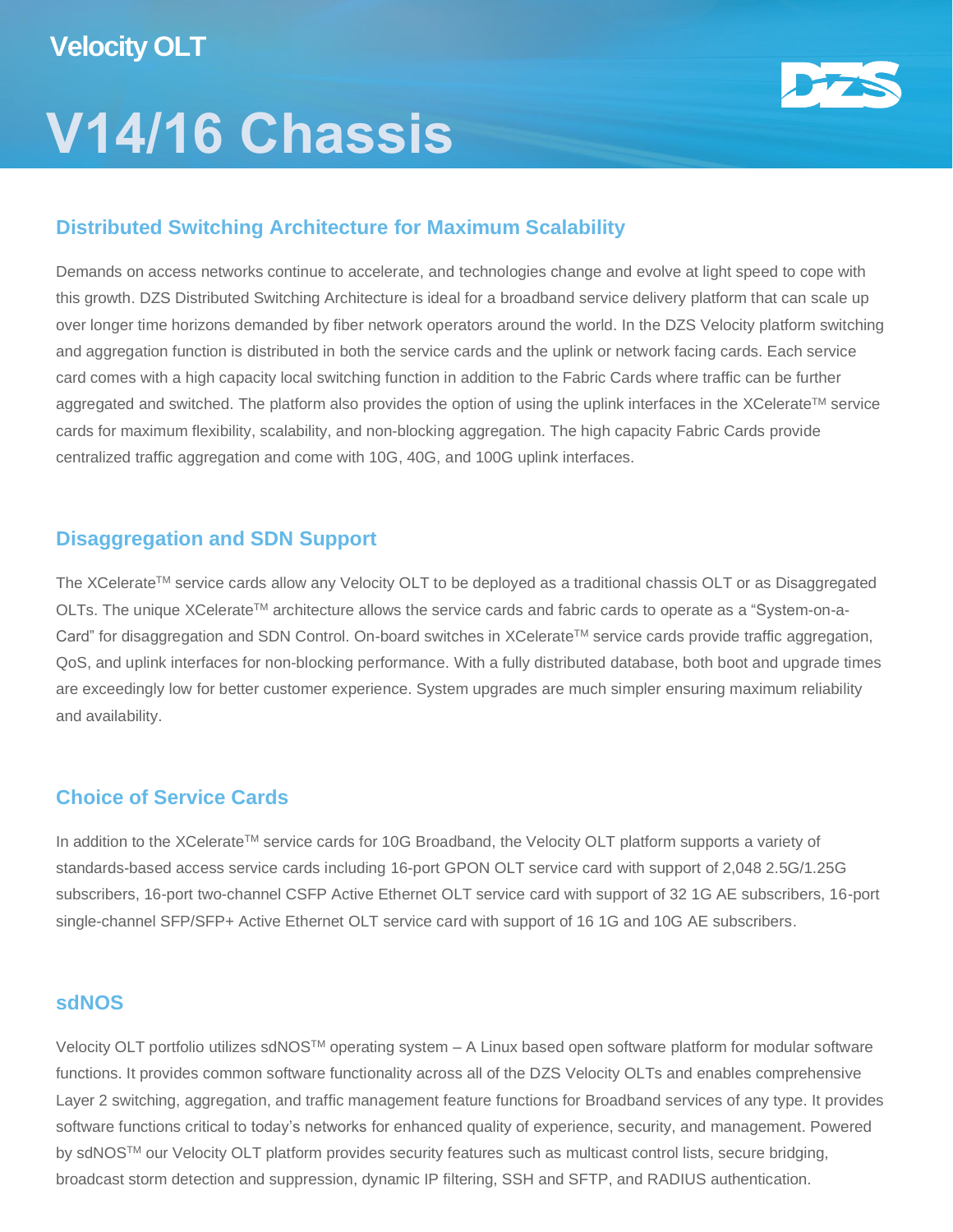## **Velocity OLT**





# **Product Specifications**

#### **V14 Interfaces**

- + 14-access multi-service subscriber slots
- + 2-Fabric Card/Network facing slots.
- + 2-Management Card slots

#### **V16 Interfaces**

- + 16-access multi-service subscriber slots
- + 2-network facing slots.
- + 2-Management Card slots

#### **Power Interface**

- + Operating voltage: -43.75V to -59.9V DC
- + Dual (A / B redundant) power feeds

#### **Standards Support**

+ ETSI EN 300\_119-3\_v2.2.2\_09-2009

#### **Regulatory Compliance**

- + Safety
- + EN 62368-1
- + UL 62368-1
- + EMC Emissions / Immunity
	- + FCC Part 15 Class A
	- + EN 55022 Class A
	- + CES-003 Class A
	- + EN 300 386

# **V14 Physical & EnvironmentalSpecifications**

| Dimensions $(W \times H \times D)$ | 24.49" (14U) x 17.38" x 11.02"<br>(622mm x 441mm x 280mm) | Altitude:                | -200ft to 16,500ft (-60m to 5,000m) |
|------------------------------------|-----------------------------------------------------------|--------------------------|-------------------------------------|
| Operating temperature              | -40~131°F (-40~55°C)                                      | Power                    | 92W nominal                         |
| Storage temperature                | $-40 - 149$ °F (-40~65°C)                                 | <b>Operating Voltage</b> | -43.75V to -59.9V DC                |
| Operating humidity                 | 5 to 85% (non-condensing)                                 | Power Supplies           | Dual (A / B redundant) power feeds  |

# **V16 Physical & EnvironmentalSpecifications**

| Dimensions $(W \times H \times D)$ | 24.49" (14U) x 19.25" x 11.02"<br>$(622mm \times 489mm \times 280mm)$ | Altitude:                | $-200$ ft to 16,500ft ( $-60$ m to 5,000m) |
|------------------------------------|-----------------------------------------------------------------------|--------------------------|--------------------------------------------|
| Operating temperature              | $-40-131$ °F (-40~55°C)                                               | Power                    | 115W nominal                               |
| Storage temperature                | $-40 - 149$ °F (-40~65°C)                                             | <b>Operating Voltage</b> | -43.75V to -59.9V DC                       |
| Operating humidity                 | 5 to 85% (non-condensing)                                             | <b>Power Supplies</b>    | Dual (A / B redundant) power feeds         |